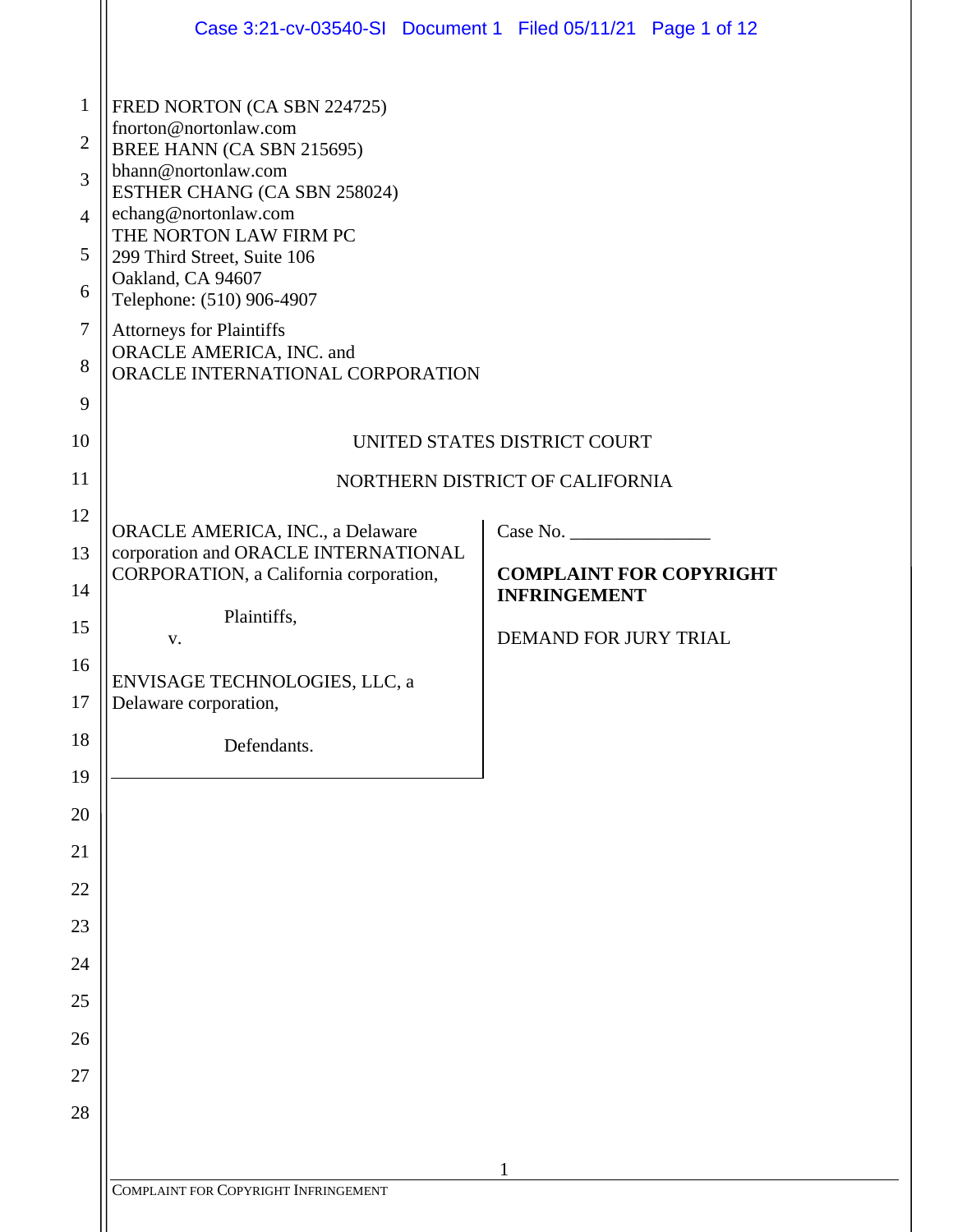Plaintiffs Oracle America, Inc. and Oracle International Corporation (collectively, "Oracle") allege as follows:

1

2

## **PARTIES**

1. Plaintiff Oracle America, Inc. ("Oracle America") is a corporation organized under the laws of the State of Delaware with its principal place of business at 500 Oracle Parkway, Redwood Shores, California 94065. Oracle America develops and licenses certain intellectual property, including Oracle Database, its database management software, and provides related support and consulting services to its licensed customers.

2. Plaintiff Oracle International Corporation ("Oracle International") is a corporation organized under the laws of the State of California with its principal place of business at 500 Oracle Parkway, Redwood Shores, California 94065. Oracle International owns and licenses certain intellectual property, including Oracle Database. Oracle International, either on its own or jointly with Oracle America (depending on the registration), holds all interest, right, and title to the copyrights in Oracle Database and the right to bring claims for infringement of those copyrights.

3. Defendant Envisage Technologies, LLC ("Envisage") is a corporation organized under the laws of the State of Delaware with its headquarters and principal place of business at 101 West Kirkwood Avenue, Suite 200, Bloomington, Indiana 47404. On information and belief, Envisage conducts substantial business operations and has customers around the United States, including within the Northern District of California.

## **JURISDICTION AND VENUE**

4. This is an action for copyright infringement arising under the Federal Copyright Act, 17 U.S.C. §§ 101 *et seq.* This Court has subject matter jurisdiction over this action pursuant to 28 U.S.C. §§ 1331 and 1338.

5. This Court has personal jurisdiction over Envisage. On information and belief, Envisage has conducted and does conduct business within the State of California and within this judicial district. For example, Envisage is registered with the California Secretary of State to do business in California, has at least one employee who resides in the state, has acquired a California-based company, and has reported that it has a customer contract with the State of California: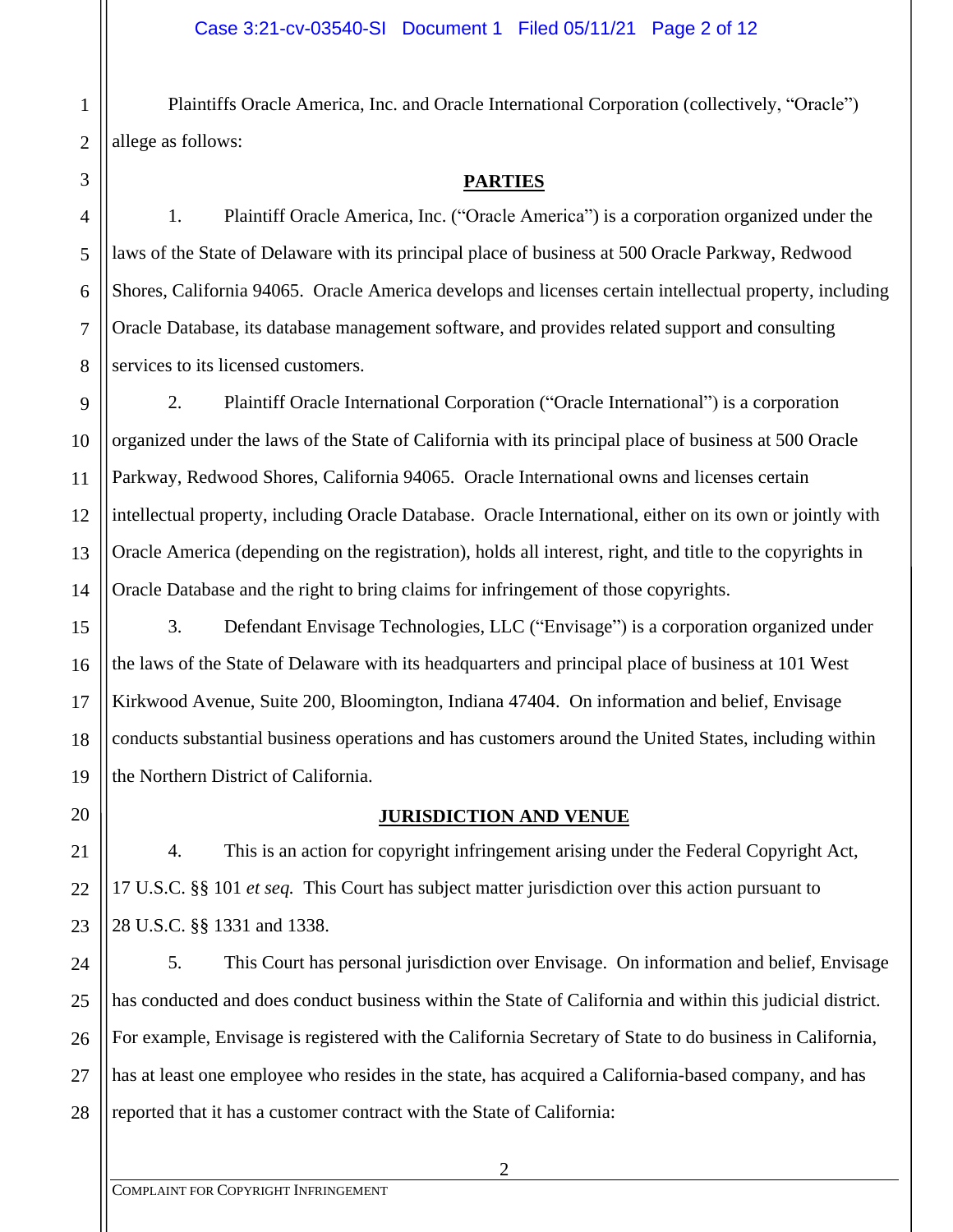1 2 3 4 5 6 7 8 9 10 11 12 13 14 15 16 17 18 19 20 21 22 23 24 25 26 27 28 • Attached as Exhibit A is a true and correct copy of a certificate of status from the Secretary of State for the State of California, verifying that Envisage "is qualified to transact intrastate business in California"; • Attached as Exhibit B is a true and correct copy of the public LinkedIn profiles of two Envisage employees based out of California, which have been redacted for privacy considerations, available at https://www.linkedin.com/search/results/people/?currentCompany=%5B%22101528%22% 5D&geoUrn=%5B%22102095887%22%5D&origin=FACETED\_SEARCH (last accessed May 7, 2021); • Attached as Exhibit C is a true and correct copy of a press release, dated April 19, 2018, announcing Envisage's "acquisition of the California-based company, VaultRMS," available at https://www.envisagenow.com/resource/envisage-adds-exposure-tracker-togrowing-line-of-first-responder-solutions (last accessed May 7, 2021); and • Attached as Exhibit D is a true and correct copy of an Envisage press release, dated February 14, 2017, announcing that "it ha[d] been awarded a new contract by the State of California's Department of State Hospitals (DSH)," available at https://www.envisagenow.com/resource/state-of-california-awards-new-contract-toindiana-based-envisage-technologies (last accessed May 7, 2021). 6. Envisage, directly or through intermediaries, makes, distributes, offers for sale or license, sells or licenses, or advertises its products and services in the United States, the State of California, and the Northern District of California. 7. Venue is proper in the Northern District of California under 28 U.S.C. § 1391(b)(2), as a substantial part of the events or omissions giving rise to the claim and the actual harm to Oracle occurred in this district, where Oracle America and Oracle International are headquartered, by reason of Envisage's conduct. Venue is further proper under 28 U.S.C. § 1400(a), as Envisage is subject to personal jurisdiction within this district. **INTRADISTRICT ASSIGNMENT** 8. This action is an Intellectual Property Action, as it arises under the copyright laws of the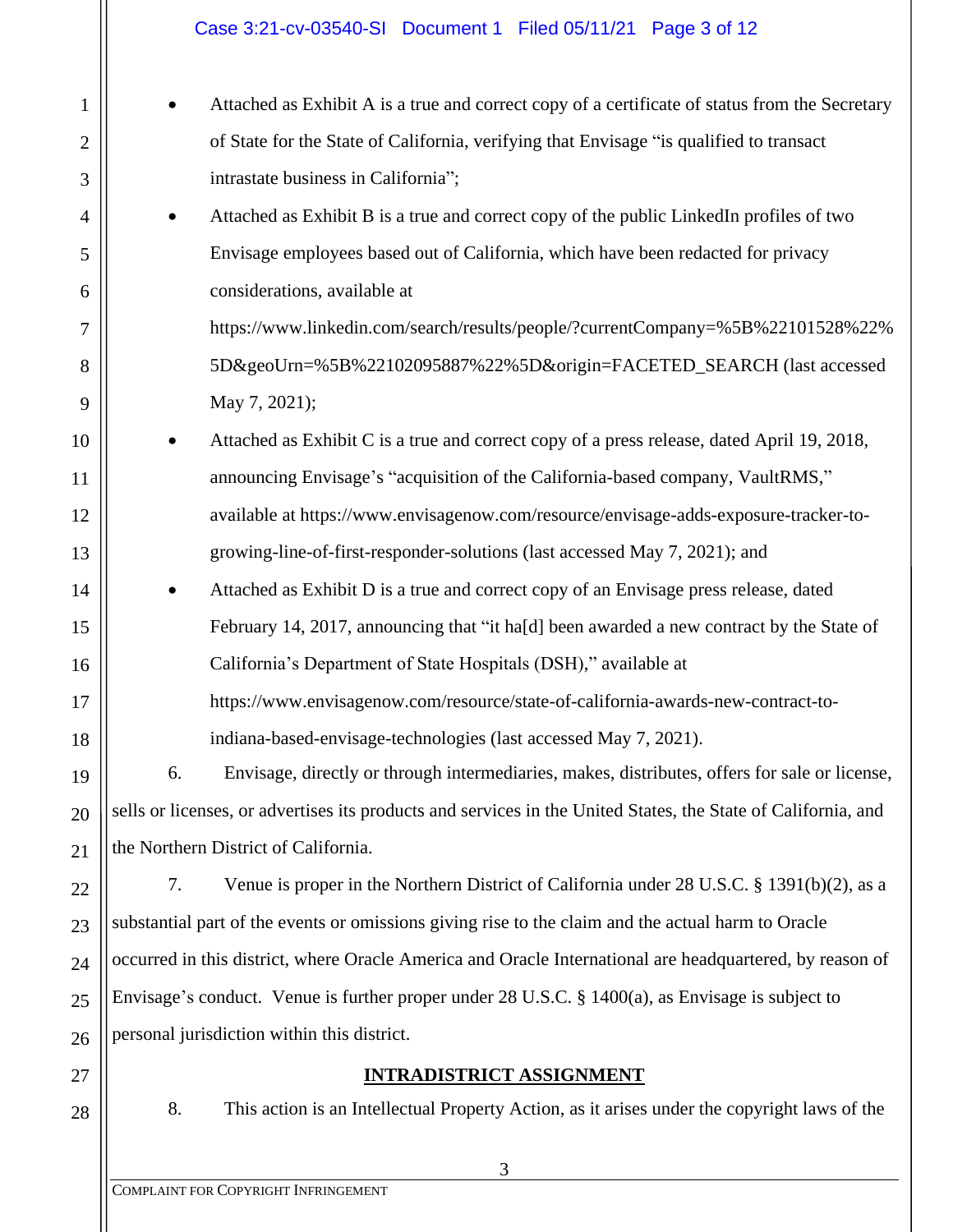1 2 United States and implicates Oracle's intellectual property rights, and should thus be assigned on a district-wide basis under Civil Local Rule 3-2(c).

3

4

5

6

7

8

9

15

16

17

18

19

20

21

22

## **BACKGROUND**

# **A. Oracle's Industry-Leading Software**

9. Oracle is a global leader in database management software and technology, cloud-engineered systems, and enterprise software products.

10. One of Oracle's flagship products is Oracle Database, a software product designed to enable reliable and secure storage, retrieval, and manipulation of all forms of data, which has become the world's most popular enterprise database.

10 11 12 13 14 11. Oracle Database is licensed throughout the world by businesses and organizations of different sizes for a multitude of purposes, including, among others: for use within the Oracle Cloud to deliver Oracle Cloud Software-as-a-Service and Infrastructure-as-a-Service offerings; for use by a number of cloud-based vendors in offering their cloud services; for packaged and custom applications for transaction processing; and for data warehousing and business intelligence.

12. Oracle Database may be deployed in various information technology ("IT") environments, including Oracle Cloud and Oracle Cloud at Customer environments, other cloud-based IT environments, and on-premises data centers, among others.

13. Oracle currently licenses Oracle Database in different editions, including Standard Edition 2 ("Database SE2") and a more robust (and expensive) Enterprise Edition ("Database EE"). Oracle also offers specialized database products that supplement or complement Oracle Database EE and address particular customer requirements, including MySQL, Oracle TimesTen In-Memory Database, Oracle Berkeley DB, and Oracle NoSQL Database.

23 24 25 14. Oracle is the owner or exclusive licensee of the copyrights and copyright applications for Oracle Database.<sup>1</sup> The works are properly registered with the United States Copyright and Trademark Office, as alleged in more detail below.

27 28

<sup>&</sup>lt;sup>1</sup> Because Database SE shares the same code base as Database EE, Oracle's "Oracle Database" copyright registration covers both Database SE and Database EE. *See infra* ¶ 30 (table of copyright registrations).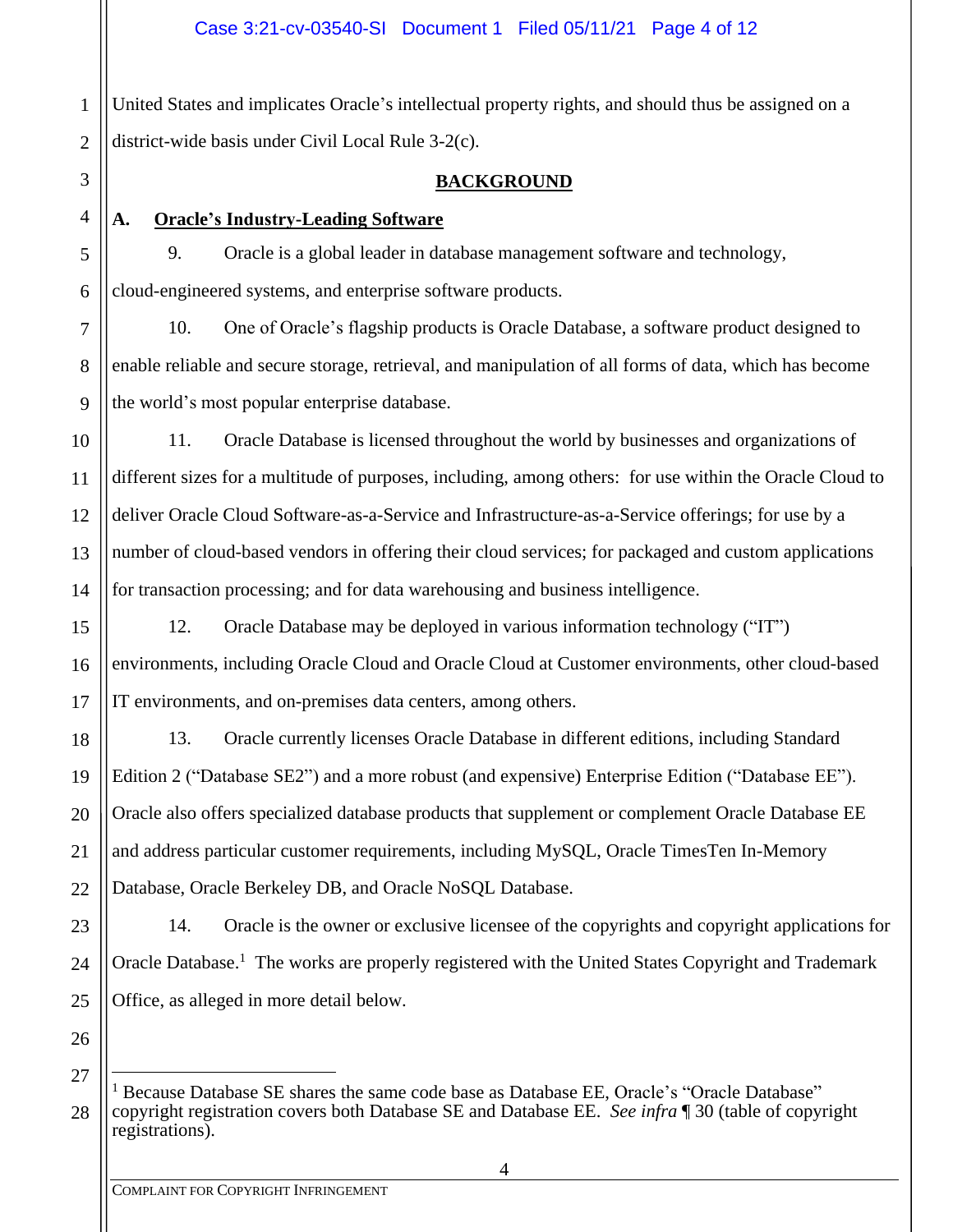1 2 3 15. As part of its business, Oracle licenses Oracle Database to midstream and end users. At different times, Oracle has offered perpetual licenses, which continue until terminated, and term licenses, which end at a specific time. Customers must purchase support and maintenance services for the first year of an Oracle Database license, and then have the option to renew.

## **B. Envisage's Unauthorized Use of Oracle Database**

16. Envisage is an independent software vendor ("ISV"). An ISV is an organization that specializes in developing, marketing, and selling software solutions, as opposed to computer hardware. In particular, Envisage develops software directed to the needs of public safety leaders. Its Acadis Readiness Suite software is advertised as providing software solutions for training, compliance, internal affairs case management, professional development, legal defensibility, and public accountability.

17. On information and belief, Envisage's software offering can be hosted on cloud platforms, such as Amazon Web Services ("AWS").

18. In 2006, Envisage purchased from Oracle a perpetual license and support services for Oracle Database Standard Edition 1 ("Database SE1") for \$8,500, as an initial pilot for one account. (Database SE1 was a predecessor to Database SE2. Oracle has not offered new licenses for Database SE1 since 2015.) Under that license, Envisage was and is entitled to run Database SE1 on two processors, with internet hosting rights, which permit Envisage to offer the programs to their end users for those end users' internal business operations. Other than its 2006 Database SE1 purchase, Envisage has no other supported licenses, products, or services from Oracle.

19. On information and belief, Envisage hosts data for large customer accounts, including federal, state, and local government entities that typically have large workloads. The landing page for Envisage's website states that it services "over 2 million public safety professionals and 11,000 agencies." Attached as Exhibit E is a true and correct copy of the landing page for Envisage's website, available at [https://www.envisagenow.com](https://www.envisagenow.com/) (last accessed May 7, 2021). Also attached as Exhibit F is a true and correct copy of a public document noting the number of Envisage customers ("over 2 million first responders and 11,000 agencies") as of March 23, 2021, available at

28 [https://www.publicworks.com/doc/envisage-technologies-acquires-industry-leading-early-intervention](https://www.publicworks.com/doc/envisage-technologies-acquires-industry-leading-early-intervention-solution-0001)[solution-0001](https://www.publicworks.com/doc/envisage-technologies-acquires-industry-leading-early-intervention-solution-0001) (last accessed May 7, 2021). On information and belief, to host this data for this customer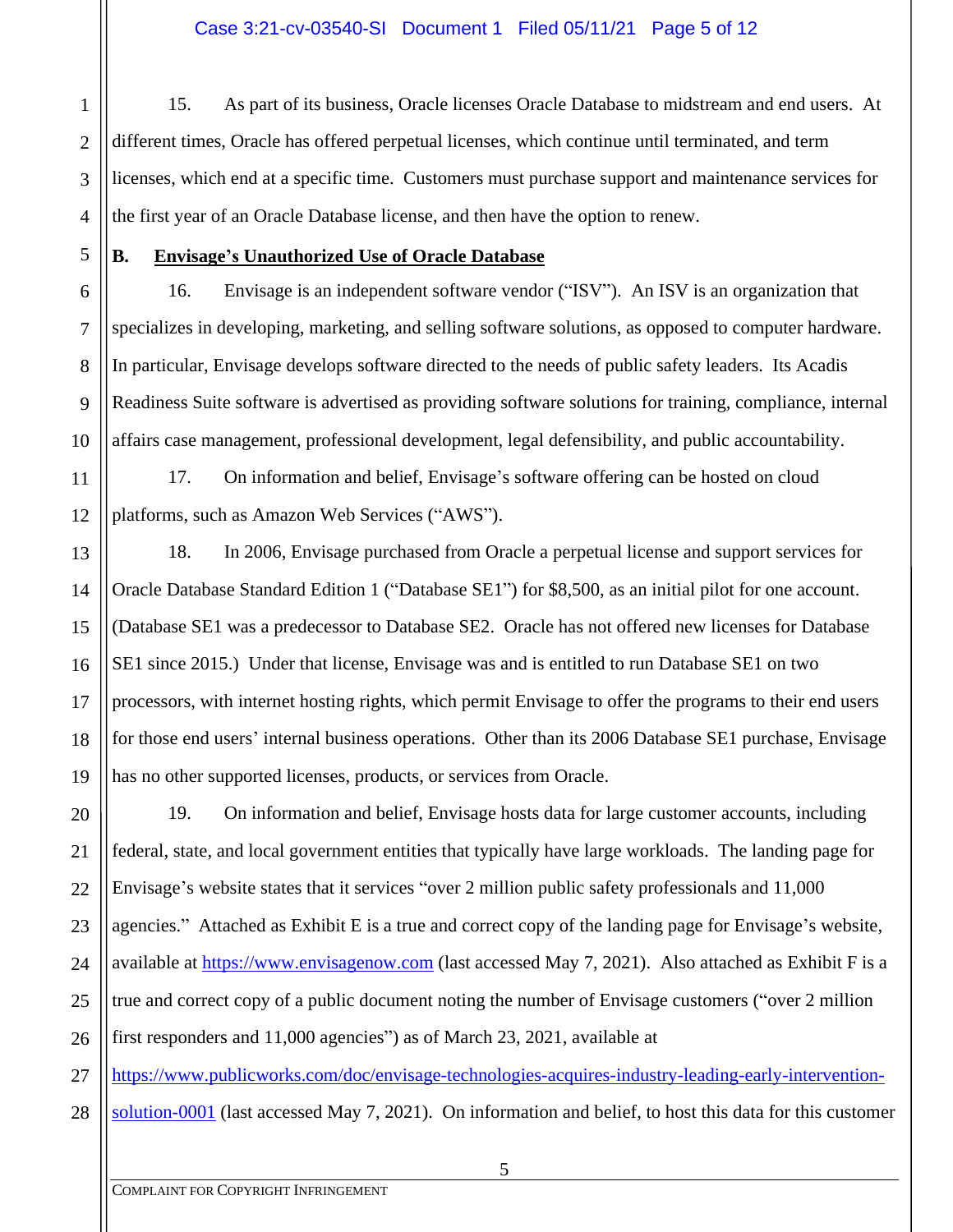1 2 base, Envisage would require more than two processors running Oracle Database SE1, but, as noted above, it is licensed for at most two processors.

3 4 5 6 20. On information and belief, Envisage deploys its applications on Amazon Relational Database Service ("Amazon RDS"), a platform hosted by AWS. Amazon RDS allows companies to set up, operate, and scale a relational database in the cloud and is available for several database instance types, including Oracle Database.

21. The AWS terms and conditions prohibit customers from hosting proprietary applications on Amazon RDS using Oracle Database unless they own the appropriate supported Oracle Licenses purchased from Oracle. Attached as Exhibit G is a true and correct copy of the AWS terms and conditions, available at <https://aws.amazon.com/service-terms/> (last accessed May 7, 2021).

22. When an Amazon RDS customer uses Oracle Database for which it has a license purchased directly from Oracle, Amazon requires that RDS customer to have a supported license to at least Oracle Database SE2, regardless of the number of processors used by the customer. Further, for instances utilizing more than eight CPUs, Oracle's licensing requires an Amazon RDS customer to have a license to Oracle Database EE. Envisage, however, despite hosting its applications on Amazon RDS, has at most a license only to Oracle Database SE1.

23. On information and belief, Envisage promotes its use of Oracle Database to provide its software services, including its Acadis Readiness Suite. True and correct copies of such advertisements in publicly available materials, as described below, are attached as Exhibits H-M.

• Attached as Exhibit H is a true and correct copy of the Envisage website as of January 16, 2021, available at

[https://web.archive.org/web/20210116135926/https://www.envisagenow.com/acadis/it](https://web.archive.org/web/20210116135926/https:/www.envisagenow.com/acadis/it-security)[security](https://web.archive.org/web/20210116135926/https:/www.envisagenow.com/acadis/it-security) (last accessed May 7, 2021) ("The Acadis Readiness Suite runs on Envisage software, using Windows and Oracle licenses, in a high-security FedRAMP-compliant cloud environment and employs developers trained to recognize security vulnerabilities in coding.");

27

28

7

8

9

10

11

12

13

14

15

16

17

18

19

20

21

22

23

24

25

26

• Attached as Exhibit I is a true and correct copy of the contract between Envisage and the General Services Administration, effective January 4, 2021, and covering the period from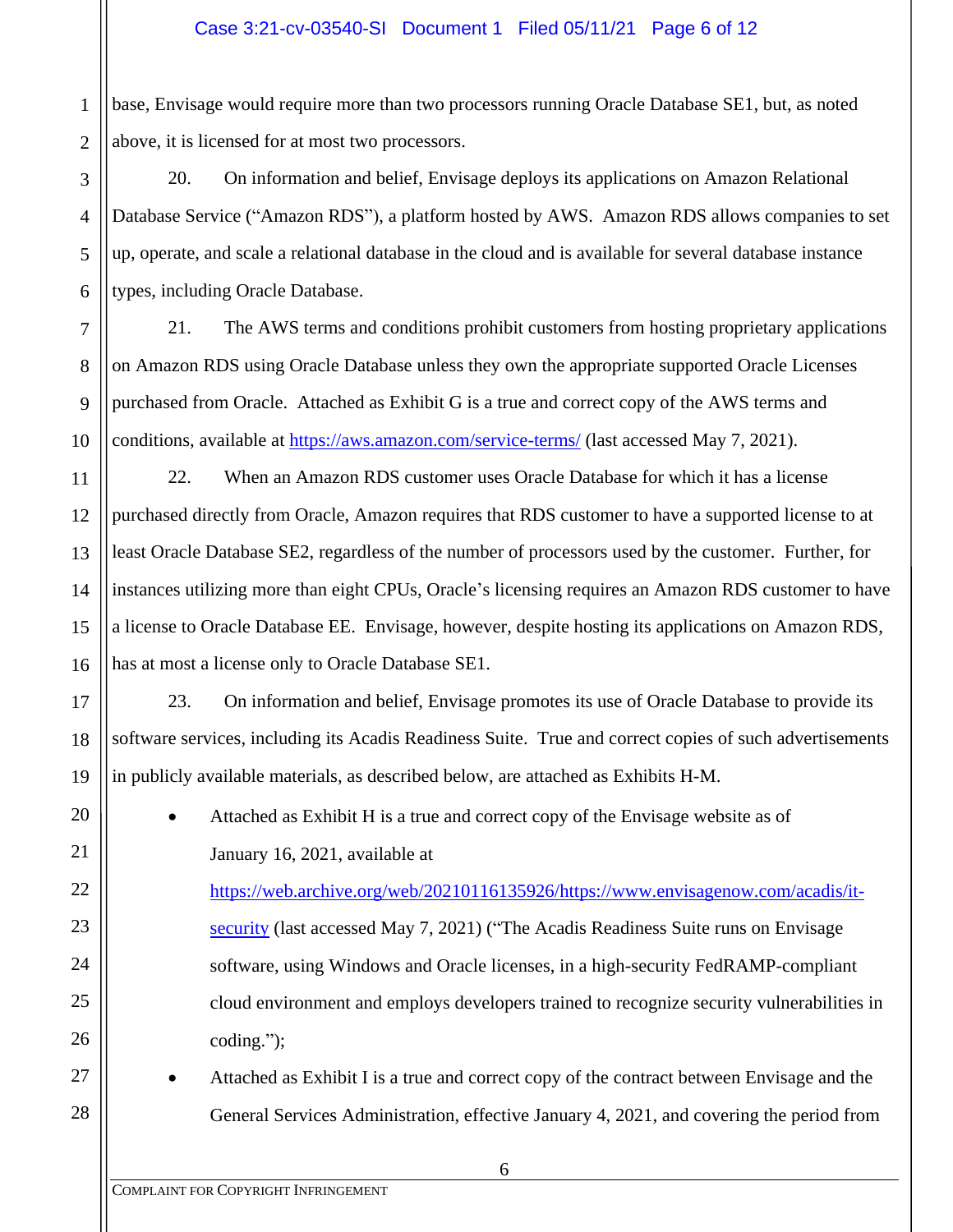### Case 3:21-cv-03540-SI Document 1 Filed 05/11/21 Page 7 of 12

October 24, 2017, to October 23, 2022, available at

1

2

3

4

5

6

7

8

9

10

11

12

13

14

15

16

17

18

19

20

21

22

23

24

25

26

27

28

[https://www.gsaadvantage.gov/ref\\_text/GS35F0058N/0VVIPR.3RLVOI\\_GS-35F-](https://www.gsaadvantage.gov/ref_text/GS35F0058N/0VVIPR.3RLVOI_GS-35F-0058N_ENVISAGETECHNOLOGIESLLCGS35F0058N.PDF)[0058N\\_ENVISAGETECHNOLOGIESLLCGS35F0058N.PDF](https://www.gsaadvantage.gov/ref_text/GS35F0058N/0VVIPR.3RLVOI_GS-35F-0058N_ENVISAGETECHNOLOGIESLLCGS35F0058N.PDF) (last accessed May 7, 2021) (stating on page 20 that "Envisage manages the entire hardware-software system environment in our FISMA-Conformant secure cloud framework, (Microsoft Windows server environment and the Oracle database) and provides all upgrades and enhancements to Acadis and licensed modules") (stating on page 24 that "[t]he Acadis Readiness Suite and related data are hosted within our Secure-cleared SecureCloud environment and servers are administered by Oracle and Microsoft professionals possessing government security clearances" and that "[the Acadis Online Cloud] option has reduced the cost of ownership for our clients, as they are not required to purchase server hardware, operating systems or Oracle database software, as well as reducing the need for additional and often expensive IT staff": • Attached as Exhibit J is a true and correct copy of an Acadis Architecture and Security document on Envisage's website, available at [https://info.acadis.com/wp](https://info.acadis.com/wp-content/uploads/2019/11/Envisage_AcadisCutSheets-Framework.pdf)[content/uploads/2019/11/Envisage\\_AcadisCutSheets-Framework.pdf](https://info.acadis.com/wp-content/uploads/2019/11/Envisage_AcadisCutSheets-Framework.pdf) (last accessed May 7, 2021) ("As a turnkey solutions provider, we run Acadis software on our hardware, using our Windows® and Oracle® licenses at our government secure-cleared facility. Then, through our secure web interface, you can instantly access all your Acadis modules."); • Attached as Exhibit K is a true and correct copy of a form Statement of Work by Envisage Technologies, dated January 15, 2021, available at [https://assets.website](https://assets.website-files.com/5efe8d5b3863087cccf8b544/6009c90df3b0cf34123b7ca8_SOW-2021.pdf)[files.com/5efe8d5b3863087cccf8b544/6009c90df3b0cf34123b7ca8\\_SOW-2021.pdf](https://assets.website-files.com/5efe8d5b3863087cccf8b544/6009c90df3b0cf34123b7ca8_SOW-2021.pdf) (last

accessed May 7, 2021) ("Contractor will provide the Client with a hosted instance of Acadis in a secure Amazon Web Services GovCloud environment, including all modules listed herein, as well as the most current Windows operating systems and Oracle database.")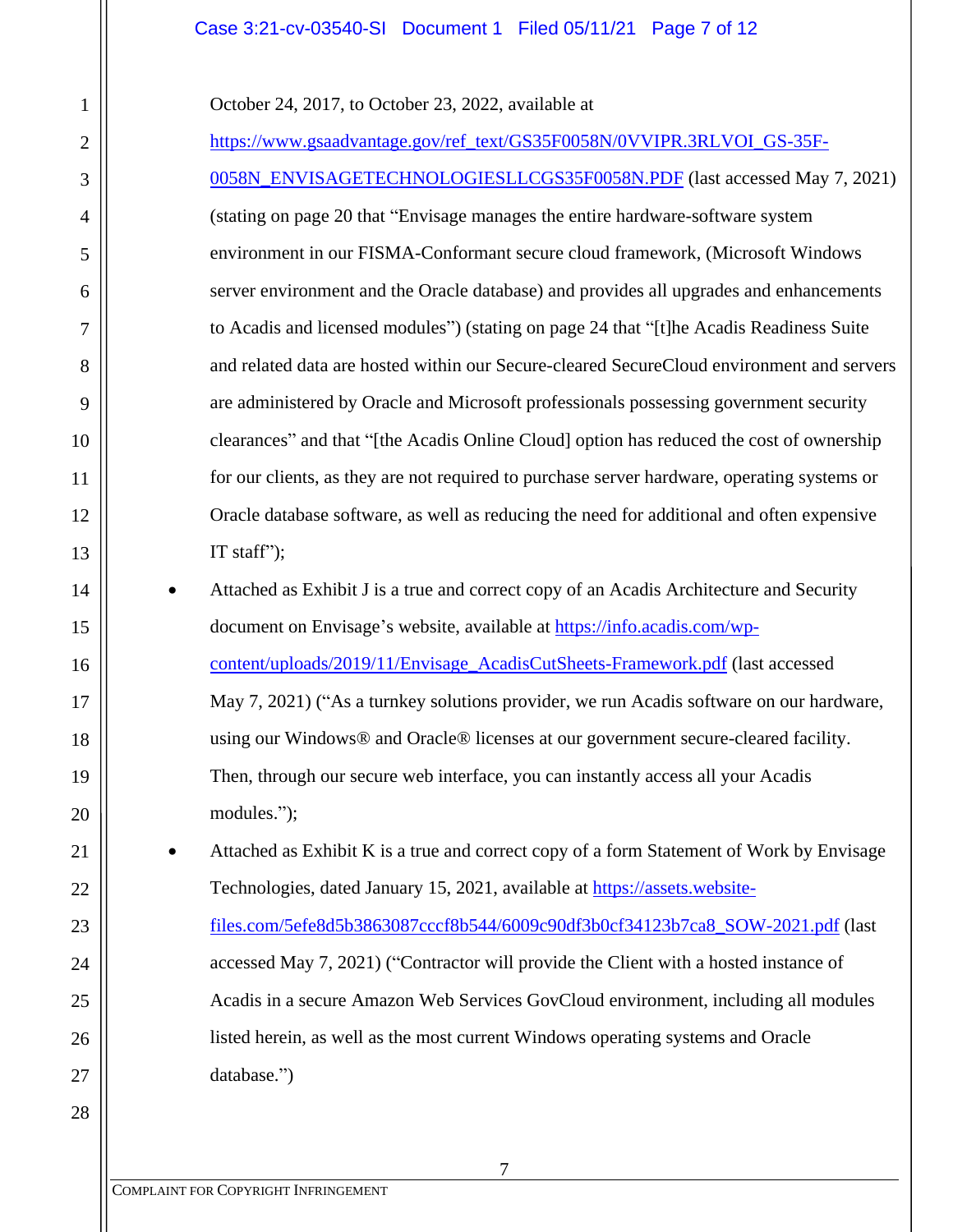### Case 3:21-cv-03540-SI Document 1 Filed 05/11/21 Page 8 of 12

| $\mathbf{1}$   | Attached as Exhibit L is a true and correct copy of Envisage's service contract award with |
|----------------|--------------------------------------------------------------------------------------------|
| $\overline{2}$ | the State of Nebraska, dated December 12, 2019, available at                               |
| 3              | https://das.nebraska.gov/materiel/purchasing/contracts/pdfs/89112(o4)awd.pdf (last         |
| $\overline{4}$ | accessed May 7, 2021) ("Envisage will provide the Nebraska State Patrol with a hosted      |
| 5              | instance of our software solution, including the setup of the Acadis environment, modules  |
| 6              | included in this SOW (Item 4 Acadis Modules), Windows operating systems, and               |
| 7              | Oracle 12c."); and                                                                         |
| 8              | Attached as Exhibit M is a true and correct copy of Envisage's technical proposal          |
| 9              | submission to the State of West Virginia, Military Affairs and Public Safety Division of   |
| 10             | Criminal Justice, dated June 24, 2011, available at                                        |
| 11             | http://www.state.wv.us/Admin/Purchase/Bids/FY2011/B_CJH201101_01.pdf (last                 |
| 12             | accessed May 7, 2021) (stating on page 45 that "[t]he Acadis database runs on Oracle 10g   |
| 13             | $(10.2.0.x)$ . We are currently completing testing of Oracle 11g and plan to adopt this    |
| 14             | version in the next three (3) months. Acadis using Oracle on Windows preferred, but        |
| 15             | Linux is supported.").                                                                     |
|                |                                                                                            |

24. On information and belief, Envisage is using its unlicensed access to Oracle Database to obtain subscription revenue from its customers. On information and belief, to provide its software and services as advertised, Envisage is running Oracle Database on eight or more processors as an Amazon RDS customer.

20

16

17

18

19

21

22

23

24

25

# **C. Oracle's Attempts to Settle the Licensing Dispute with Envisage**

25. In March 2021, Oracle became concerned that Envisage was using the copyrighted Oracle Database software without an appropriate license. Upon discovering Envisage's unauthorized use of Oracle Database, Oracle immediately notified Envisage, asking it to license the software it was using and to pay for its past, unauthorized use. Although Envisage initially agreed to discussions, it later refused to engage. Envisage has not paid Oracle for a license to either Database SE2 or Database EE.

26 27 28 26. On April 21, 2021, Envisage notified Oracle that, absent a lawsuit, it would not engage in discussion regarding its use of Oracle Database or its licenses to the software. On information and belief, Envisage has continued to use Oracle Database since learning of Oracle's contentions that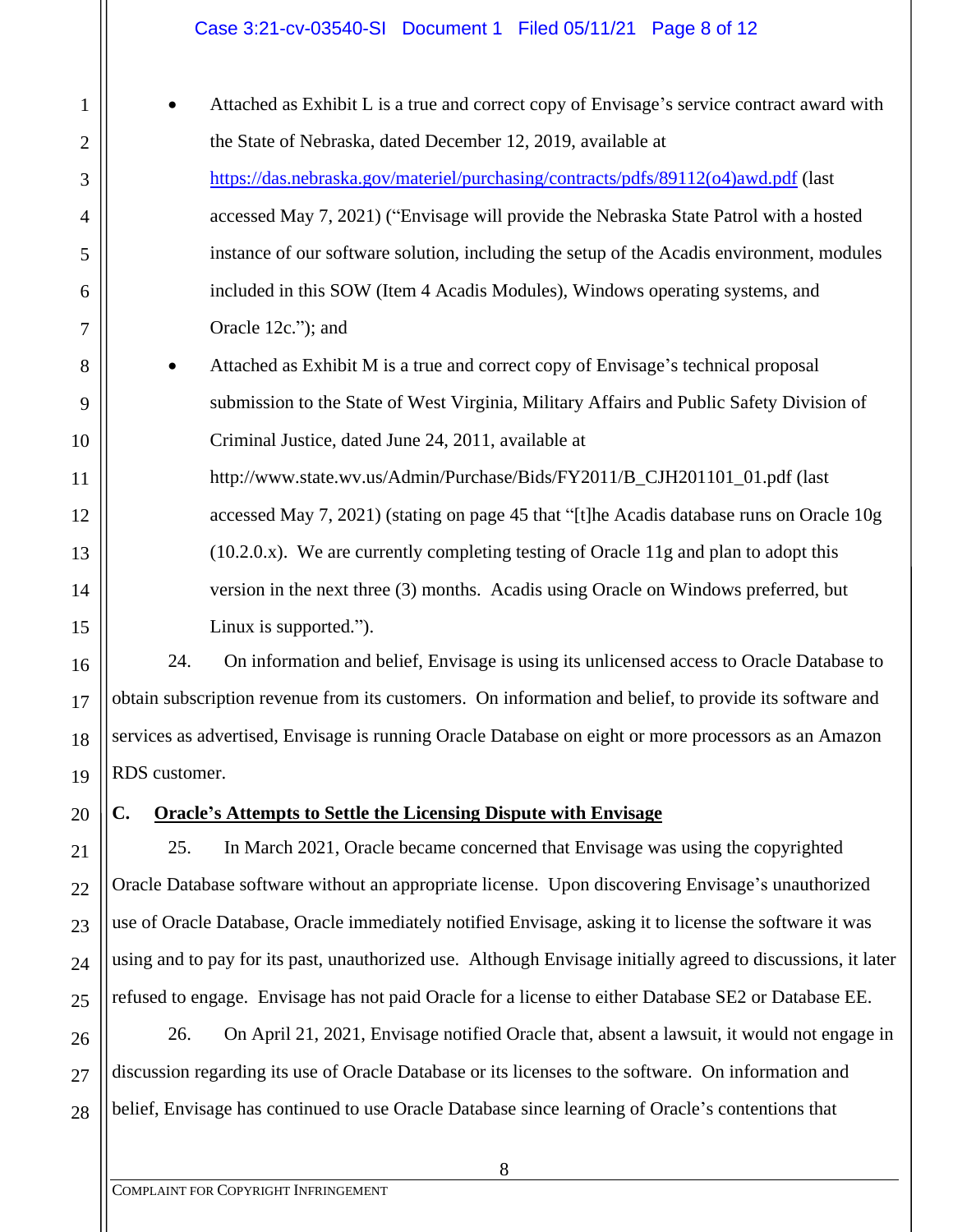Envisage is using the software without a license.

27. Because Envisage has refused to engage in discussions, Oracle does not yet know the details of Envisage's software architecture. On information and belief, given the magnitude of its customer base and the hosting services it provides through Amazon RDS, Envisage's use of the Oracle Database exceeds the scope of the license that Envisage purchased in 2006 to use Database SE1, a license planned for use for one account as a pilot. On information and belief, the scope and nature of Envisage's use requires a license for at least Oracle Database SE2 and, more likely, for Oracle Database EE. Envisage, however, never obtained a license or authorization from Oracle directly or indirectly to use either Oracle Database SE2 or EE. Upon information and belief, Envisage's 2006 Database SE1 license does not authorize its current use of Oracle Database through Amazon RDS.

1

2

3

4

5

6

7

8

9

## **FIRST CAUSE OF ACTION**

**Copyright Infringement Under 17 U.S.C. §§ 101** *et seq.* **and 17 U.S.C. §§ 501** *et seq.*

28. Oracle incorporates by reference each of the preceding paragraphs 1-27 as if fully set forth herein.

29. Oracle owns valid and enforceable copyrights in all its software products, including Oracle Database, which are creative works of original authorship and copyrightable subject matter. Oracle has owned these copyrights throughout the time of Envisage's infringement.

30. In compliance with the Copyright Regulations, Oracle has registered or filed with the Copyright Office copyright applications, registration fees, and deposits of Oracle Database. Oracle is the owner or exclusive licensee of all right, title, and interest to the registrations and copyright applications for Oracle Database, as described below:

| 22 | <b>Title of Work</b>                 | <b>Registration Number</b> | <b>Date Issued</b> |
|----|--------------------------------------|----------------------------|--------------------|
| 23 | Oracle Database 10g Release 1        | TX 6-938-648               | January 16, 2009   |
| 24 | Oracle Database 10g Release 2        | TX 6-942-003               | June 29, 2009      |
| 25 | Oracle Database 11g Release 1        | TX 7-324-157               | March 24, 2011     |
| 26 | Oracle Database 11g Release 2        | TX 7-324-158               | March 24, 2011     |
|    | Oracle Database 12c Release 1 (12.1) | TX 8-188-258               | May 9, 2016        |
| 27 | Oracle Database 18c (18.3)           | TX 8-843-054               | February 26, 2020  |
| 28 | Oracle Database 19c (19.3)           | TX 8-843-065               | February 26, 2020  |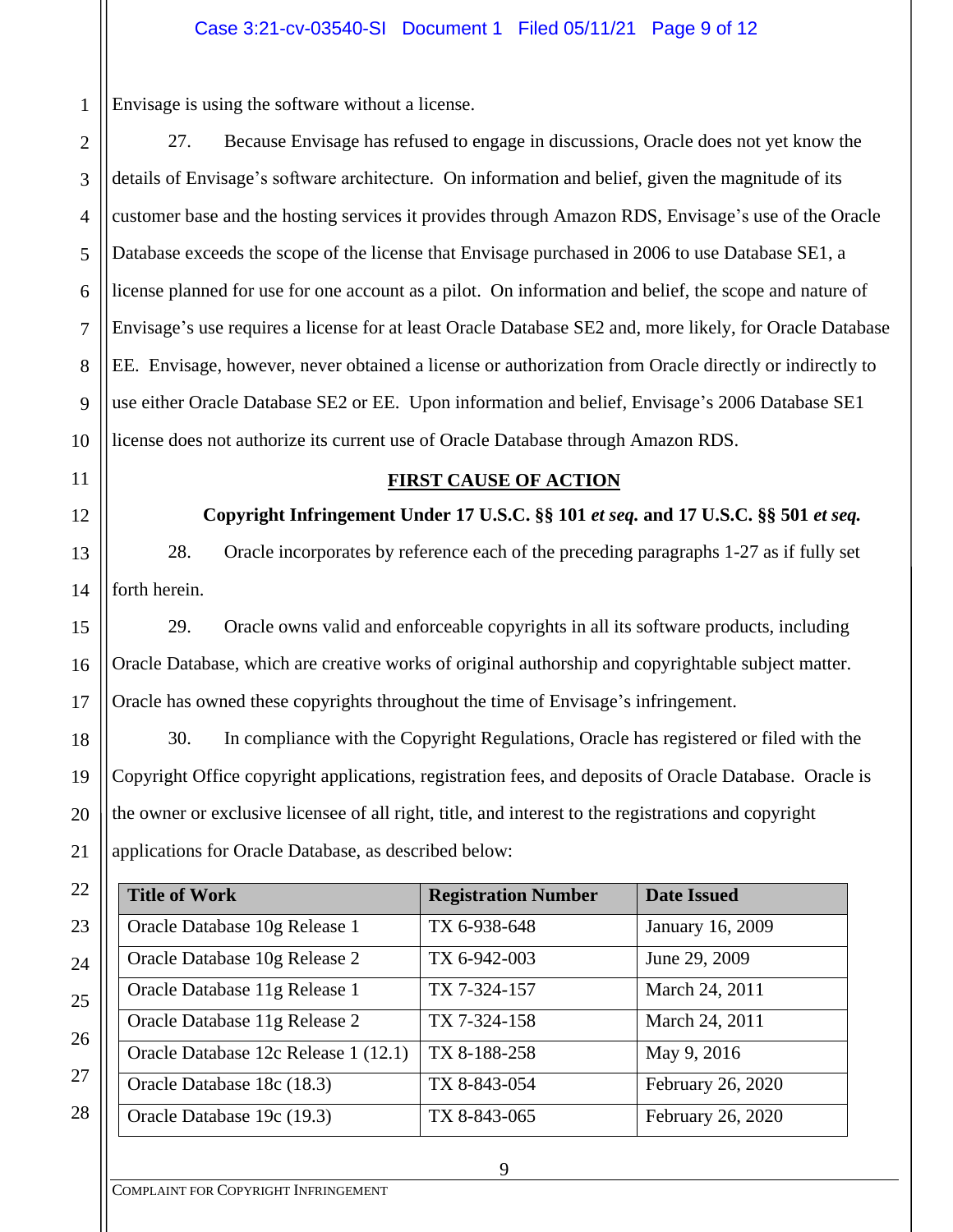1 2 3 31. As the owner or exclusive licensee of the copyrights in Oracle Database, Oracle enjoys the exclusive right to, among other things, reproduce, make derivative works of, display, and distribute Oracle Database. 17 U.S.C. §§ 101, 106.

32. Envisage is not authorized to reproduce, distribute, make derivative works from, or display the Oracle Database on Amazon RDS, or on more than two processors under its 2006 pilot license to Database SE1. Envisage is not authorized to reproduce, distribute, make derivative works from, and/or display the Oracle Database software except as authorized by its license to Oracle Database SE1 on two processors. On information and belief, Envisage does not have the appropriate Oracle Database license to offer its Acadis Readiness Suite software or other software products through Amazon RDS.

33. Through the acts described above, Envisage has violated Oracle's exclusive rights to reproduce, distribute, make derivative works from, and/or display the Oracle Database. For example, Envisage is using the copyrighted Oracle Database software on more than two processors and on Amazon RDS, uses for which Envisage does not have the appropriate license.

34. Envisage has been, or should have been, aware of the existence of Oracle's copyrights in the Oracle Database. On information and belief, Envisage also knew it did not have the appropriate license or authorization to use the Oracle Database beyond that for which it had a license, as its purchase in 2006 was planned for use with one account as a pilot. When Oracle brought the unauthorized use to Envisage's attention, Envisage declined to procure the necessary licenses and has continued to infringe Oracle's rights in its copyrighted software. Envisage is therefore a willful infringer of Oracle's copyrights and exclusive rights and subject to treble damages.

35. Oracle has been damaged as a result of Envisage's copyright infringement, based on at least Envisage's failure to pay license, maintenance, and support fees related to its use of Oracle Database beyond that for which Envisage has a license. Oracle estimates it has lost approximately \$3,000,000.00 in licensing and annual support fees through Envisage's infringement. Further, on information and belief, Envisage has generated profits through its unauthorized use of the Oracle Database. Oracle is entitled to recover from Envisage the profits Envisage generated through its infringement of Oracle's copyrights in Oracle Database. Finally, Oracle may elect to recover statutory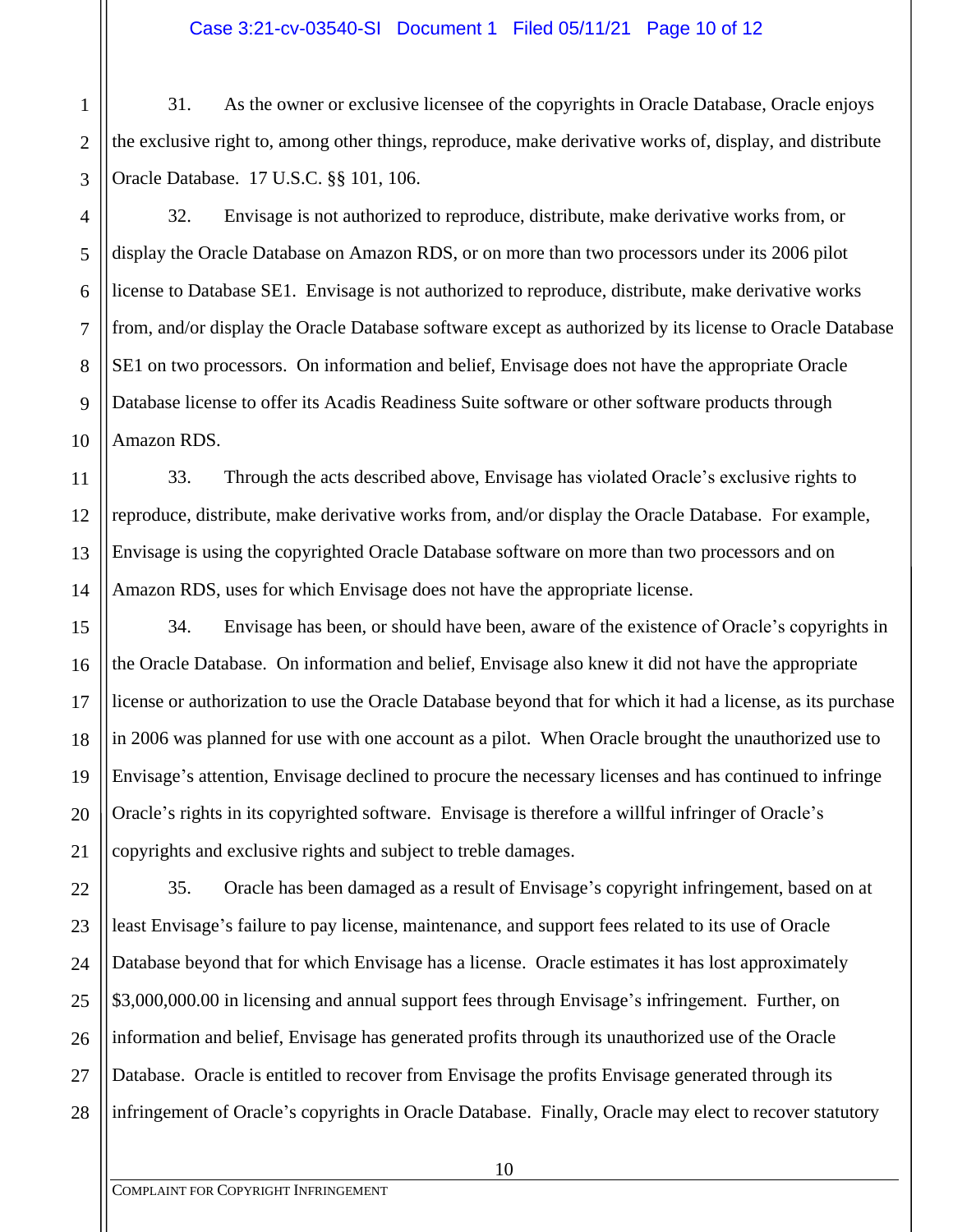damages.

| 1              | damages.                                                                                    |                                                                                           |
|----------------|---------------------------------------------------------------------------------------------|-------------------------------------------------------------------------------------------|
| $\overline{2}$ |                                                                                             | <b>PRAYER FOR RELIEF</b>                                                                  |
| 3              | WHEREFORE, Oracle respectfully prays for judgment in its favor against Envisage as follows: |                                                                                           |
| 4              | a.                                                                                          | Entry of judgment holding Envisage liable for infringement of the copyrights at issue in  |
| 5              |                                                                                             | this litigation;                                                                          |
| 6              | b.                                                                                          | An order awarding Oracle all damages resulting from Envisage's infringement of the        |
| 7              |                                                                                             | copyrights at issue in this litigation, including Oracle's actual damages, Envisage's     |
| 8              |                                                                                             | profits, treble damages from willful infringement, and/or statutory damages pursuant to   |
| 9              |                                                                                             | 17 U.S.C. § 504, together with prejudgment and post-judgment interest;                    |
| 10             | $\mathbf{c}$ .                                                                              | An accounting of all gains, profits, and advantages derived by Envisage from its          |
| 11             |                                                                                             | copyright infringement, pursuant to 17 U.S.C. § 504;                                      |
| 12             | d.                                                                                          | Trebling of damages under 35 U.S.C. § 284 in view of the willful and deliberate nature of |
| 13             |                                                                                             | Envisage's infringement of copyrights at issue in this litigation;                        |
| 14             | e.                                                                                          | An order awarding Oracle its costs and attorneys' fees pursuant to 35 U.S.C. § 285 and    |
| 15             |                                                                                             | 17 U.S.C. § 505; and                                                                      |
| 16             | f.                                                                                          | Any and all other legal and equitable relief as the Court may deem proper.                |
| 17             |                                                                                             |                                                                                           |
| 18             | Dated: May 11, 2021                                                                         | Respectfully submitted,                                                                   |
| 19             |                                                                                             | THE NORTON LAW FIRM PC                                                                    |
| 20             |                                                                                             | By: /s/Fred Norton                                                                        |
| 21             |                                                                                             | <b>Fred Norton</b><br><b>Attorneys for Plaintiffs</b>                                     |
| 22             |                                                                                             | ORACLE AMERICA, INC. and<br>ORACLE INTERNATIONAL CORPORATION                              |
| 23             |                                                                                             |                                                                                           |
| 24             |                                                                                             |                                                                                           |
| 25             |                                                                                             |                                                                                           |
| 26             |                                                                                             |                                                                                           |
| 27             |                                                                                             |                                                                                           |
| 28             |                                                                                             |                                                                                           |
|                |                                                                                             | 11                                                                                        |
|                |                                                                                             | COMPLAINT FOR COPYRIGHT INFRINGEMENT                                                      |
|                |                                                                                             |                                                                                           |